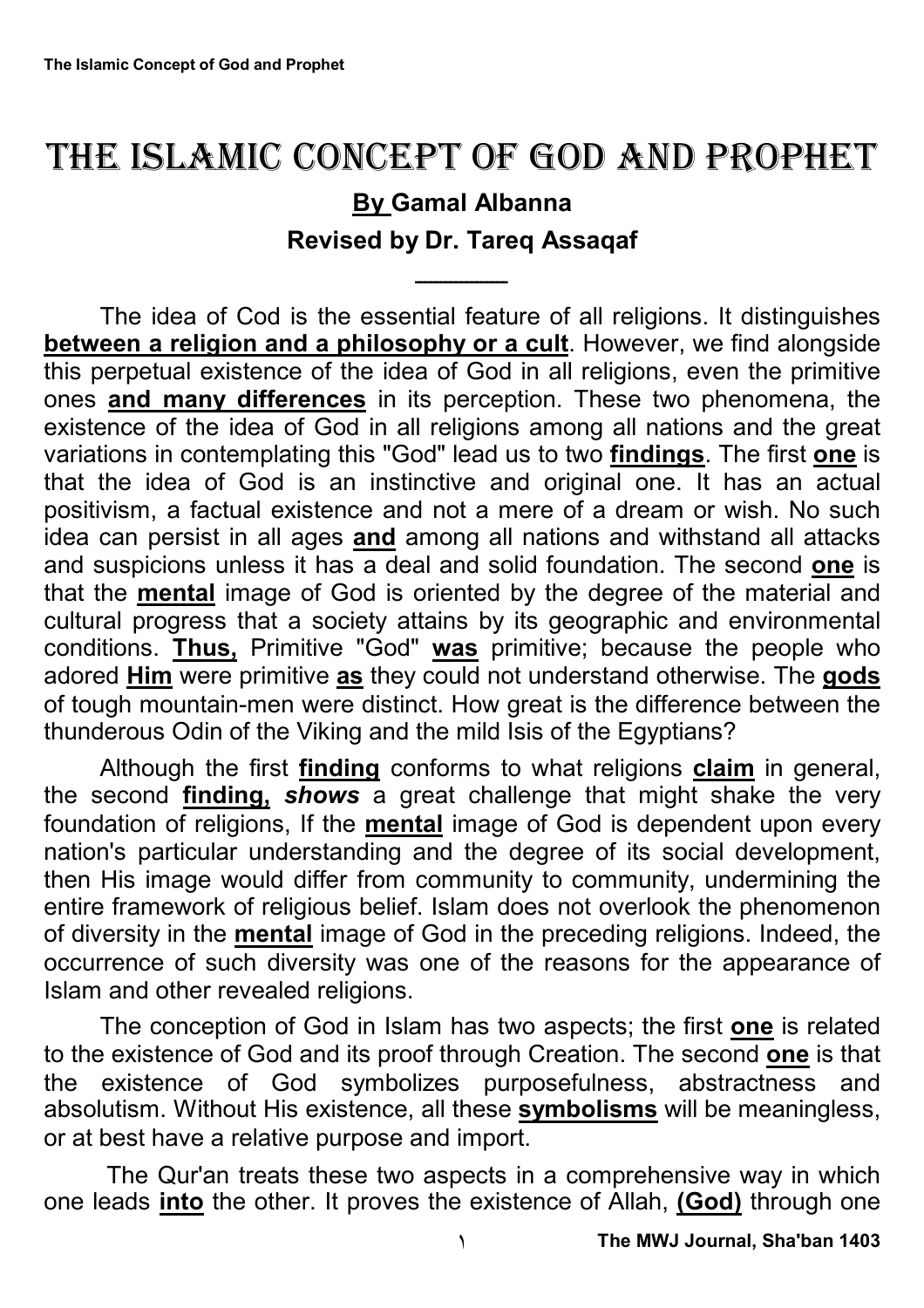great evidence, namely "Creation". Although all religions prove the existence of God through Creation, Islam accords the subject **in an** original and distinguished treatment.

The Qur'an is an artistic expression of natural phenomena. It implies frequent calls for man to conceive, think and contemplate everything he observes, even the ant and the bee after **which** two **Surahs** have been named. Usually, the Qur'an directs attention towards the universe, the sun, the moon, the **sequence of day** and night and life and death, etc. in a very vivid and declaratory manner. The Qur'an mentions the camel because it represents a valuable asset **such as** the Bedouin possess a cow within the context of the Jew **because** it had an association with life in medieval Egypt.

Everything in the universe reflects the miracle of Creation. How have all these creatures **come** into **life**? Is it by a mere chance or by **AL-Dahr (the age)** nature at the old and modern **sceptecs** claim? **"And they say"** "What is there but our life in this world **we shall live and then we shall die**, and nothing but time **that destroys** us" **(Surah AL-Jatheia,** 24) the matter is also expressed by Berge son in **his book entitled Evolution of Creation** "The Qur'an stands against these unrealistic claims. There must be a Creator **since** chance cannot guarantee the precise, harmonious and constant confirmation of the universe. Millions of years **can not be able to** create life even if they can after the shape or nature of life. Scientific discoveries affirm**, everyday,** the perfect and accurate organization of the universe and how it revolves according **to every law** regulating the small station and the huge galaxy. If the laws disrupted for any reason, **catastrophes** will occur invoking the entire systems of universe.

I **would like** to mention **a** trifle incident which occurred to me and probably to many others as well. One day the television **showed** a picture of a latest Japanese robot, showing how it walked, stopped, picked a flower and presented it to **a lady**. Immediately after that and in the same programme, some scenes from a circus were presented in which a female acrobat performed her risky role with great courage and precision. What a contrast between that clumsy, slow moving, ugly steel contraption and this beautiful, radiant, flesh **and blood creature of God**, though the **robot is** the latest product of modern technology. The Qur'an is very emphatic about the miracle of Creation, not only with regard to man **but also with regard to** a small fly. It **challenges man** to create a fly, which they cannot, nor can anybody else. I think that **modern** technology will not be able to create a helicopter as small as a fly.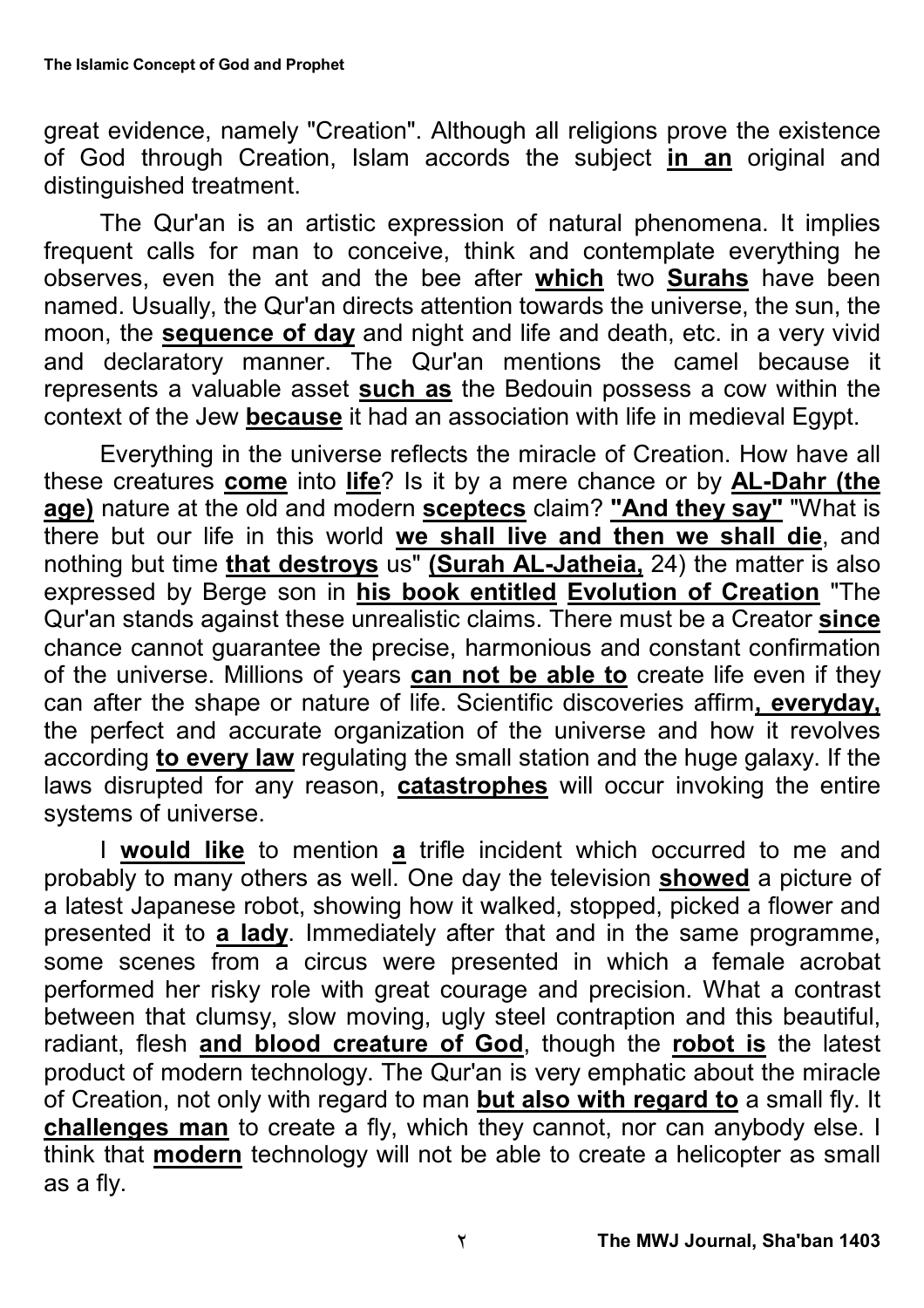In proving the existence of God by Creation, the Qur'an builds up the mental image of God in a unique fashion. Some religions personify God endowing Him with all human qualities and attributes. **This concept is in the** Greek and Egyptian mythology. Philosophers, on the other **hand**, fend to envisage God in an abstract philosophical supposition having no life or vitality. Christianity for historical reasons expounded a very **compound** structure of trinity, the **relationships** within this trinity, and the nature of each **hypothesis**. This notion is not perceivable through **one's** natural dispositions or his own ???? but must be acquired from a professional priest, hence, the necessity of the Church and the priests **exists**. Even after learning such a theology, many thinkers expressed their doubts about the consistency of this theology. The personified God was the real reason that made many European thinkers repudiate Christianity. Islamic theology, on the other hand, does not follow the same approach. Although **the attitude of Islam** towards God encompasses all characteristics of life, power, will, perfection, etc. **It** stresses the fact that these characteristics are by no means similar to human qualities.

"The One and Only God, the Eternal, Absolute. He bequeath not, nor is He bequeath, and there is none like unto Him" (112-14).

"There is nothing whatever like unto Him" (42-11).

"No vision can grasp Him, but His grasp is overall vision" (6:103)

"He is the last and the last, the Evident and the human and He has full know ledge of all things" (57:3).

Islam purified the idea of God from any nation of **incarnation** of Polytheism, which was the essence of all previous religions. It perceives God as the One and the Only Creator of material and mental existence. This creation presents a proof of the existence of God, and in the meantime the existence of God becomes the only explanation of this universe material and mental existence without a Creator. Thus, the idea of God becomes the source of all values and the only rational explanation of the existence of this organized universe.

Stripping the image of God from all forms of theological entanglements (incarnation, polytheism, etc), and relying on the **creation** as a proof of His existence conforms to Islam's clarity and simplicity as His chosen religion that explains the absence of a church **or** a clergy. Nature is the church of a Muslim. **Their hearts** and **consciences** (inner feelings) are **their** own guardian. This meaning is crystallized in the Noble Prophet's advice to one of his companions, "Consult your heart even if people give you their **advices**".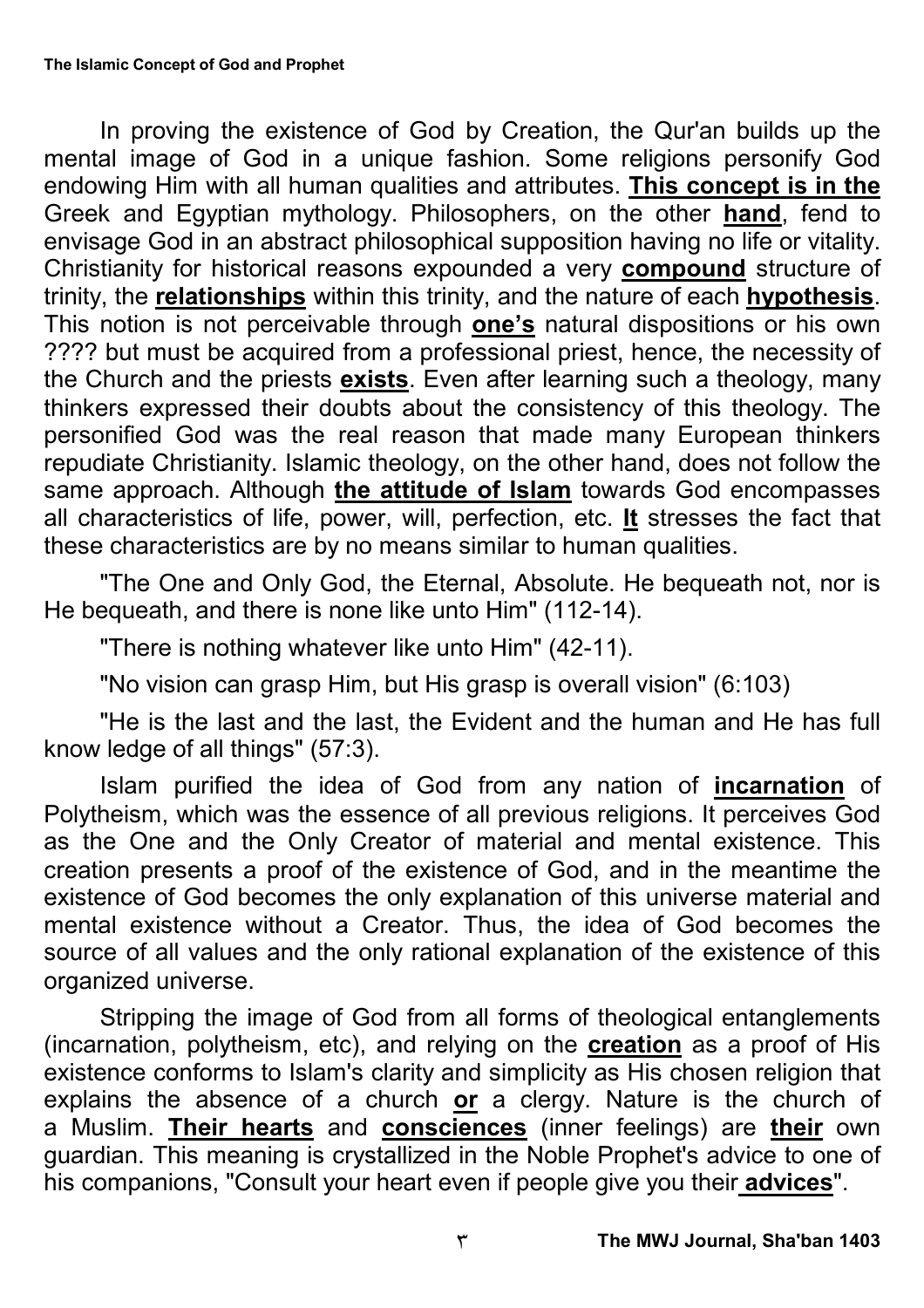It is apparent that we cannot visualized or grasp the shapes and nature of God's image, although we are sure of the existence of its owner, confident that He is the Almighty Creator since these creatures and universe cannot be **created** by **a** chance or by **a** mere evolution and cannot function so precisely without an **absolute regime** wisdom and intelligence that **surpass** all our imaginations, **our** inability to comprehend the nature God may generate some suspicions and doubts, but this inability is not only a logical **conclusion**. Our capacities are admitted, and there are many things that we are unable to understand. How then can we understand the Omnipotent Creator of them all?

The recognition of God can not be a matter of mathematical calculations **or** experiments, because **if they were so**, the conception of God would lose its **characteristics and** contemplation edition and heart that one believes in God, otherwise he will not appreciate the **Absolute Almightily** God. The unique importance and the far-reaching effects of the conception of God specifically **lie** in the fact **that** we believe in God although we do not see Him by eyes, not touch Him by hands. **According this fact,** the idea of human conscience emerges. It is the power that directs man to act not only to gain benefits or avoid pains but **also** to endure losses and hardship.

Where does this power come **from**? Pure reason cannot guide us beyond utility. The existence of a divine element, conscience in the human soul is not **an accessible matter** to **a mathematical** proof. The Prophet **(God's blessing and peace be upon him)** mentioned that "Honesty is deposited in the core of human heart" and as God said. "My **skies** and My Earth are not wide enough to contain me, but human heart is". Some thinkers are of the view that human conscience cloned the idea of God, but the opposite is true. God implants conscience in human souls through religion. This is what the celebrated Egyptologist James Rested indicated **in his book relating to** the religion of Ancient Egypt. **The book entitled** "**The Dawn of the conscience**".

## **The Concept of the Prophet hood**

As mutational earliest, man can **think on** the existence of a Creator God by his own intuition but he **cannot visualize** His nature of shape. Hence **there were** variations in envisaging God among **different** nations throughout history. **And** in order to avoid this contusion, God sent His Messengers and Prophets to convey the right concept about His Being to mankind.

The essential function of a Prophet is to carry and disseminate the message of God. **Since** the Prophet does not know it by himself, and **since**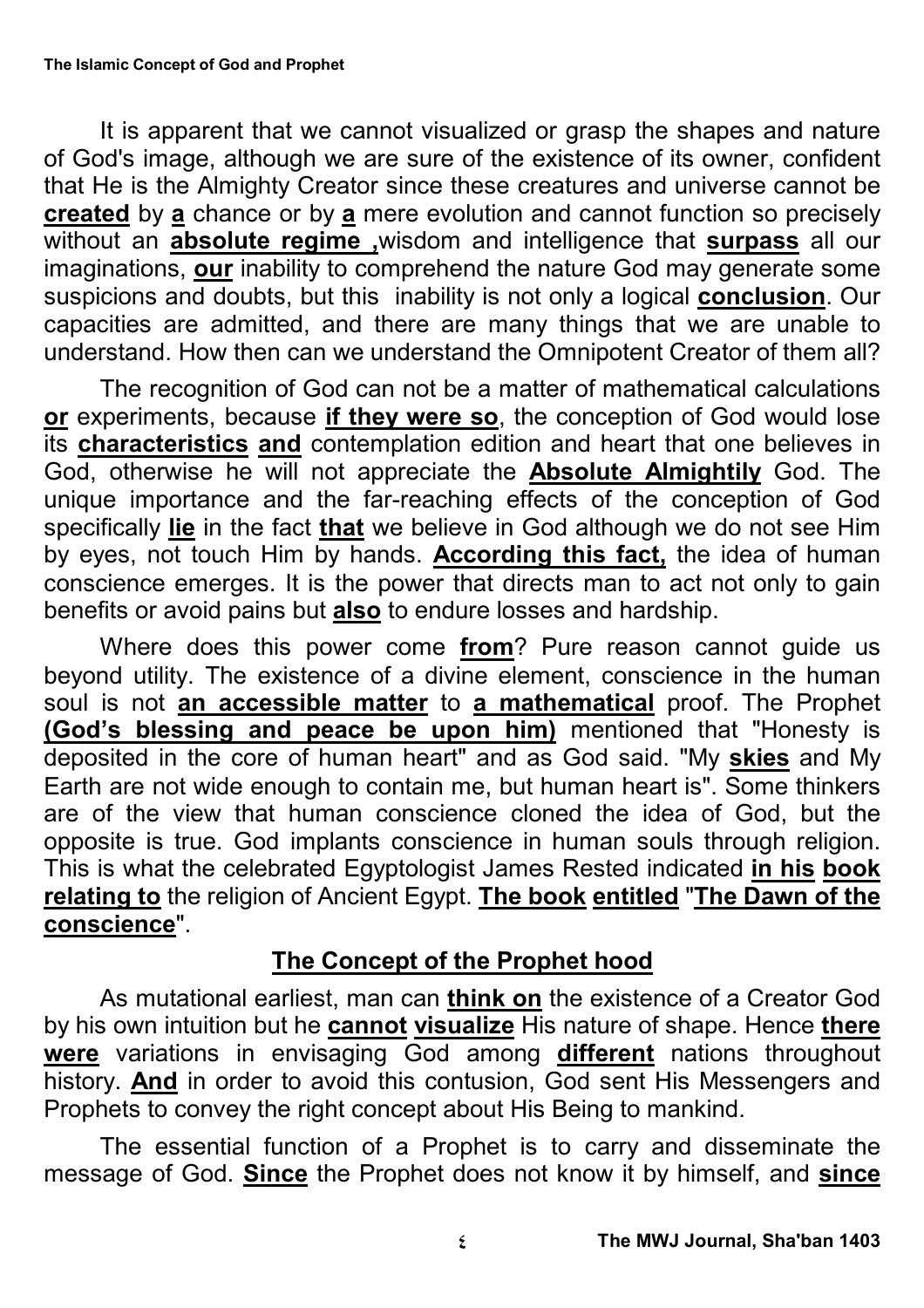a direct access **from prophet** to God is impossible, **this** message is transmitted through a particular medium, **viz.** through the Arch-angel Gabriel.

When the failure of **a man** to comprehend the true image of God and how he wavers between the incarnations of pagans and the abstractions of philosophers and to what extent he is influenced by his environmental conditions, **if all these are considered**, **then** we can understand the necessity of the **emergence** of Prophet hood. Without their guidance, **mankind** would go astray, **to** become the victim of sorcerers, soothsayers and occultists. The temple of Delphi is a historic **case in point**. Many leaders like Alexander the Great, and some Roman Emperors, and even philosophers like Socrates fell **on** such false **influence**. **Horrible claims** and dreadful acts were committed under this influence, Even **Plato** "The Driven Plato" was unable to teach beyond his theory of ideas, which **presented** a lifeless God.

**Through** these precedents and examples, we **recognize** that revelation is the only medium through which the true image of God can be tormented. We cannot explain this process in national terms. It is **a** part of what Islam calls "The Unseen World". However, we must accept prophets, the most representation example of human perfection, when they affirm it and the revelation exposes things we cannot otherwise perceive and which do not contradict the rules of reasoning.

**The Qur'an defines the function of the Prophet which is to convey the message of Allah to mankind through revelation**. He has no authority to say anything on his own revelation. He is essentially a transmitter, although he can explain what the believers may not understand; emphasize matters **in detail and** the broad lines of the revealed message.

Islam stresses the human character of the Prophet. He is not a divine person, but a man like other men, selected and guided by God. The Qur'an blames the Christians for deifying their prophets and saints and giving them the authority of mediation between man and God. Therefore, any kind of mediation is not permissible**. In** Islam Prophets are **merely** messengers of God, they cannot forgive anyone if he commits **a crime and exempt him\her** from the punishment **he\she** deserves. They **also** cannot **intercede with God to** anybody's behalf, for Islam does not **accept** the idea of intercession as such.

The Prophet, in Islam, is the supreme guide. He **teaches**, explains, calls **for God**, answers, **and tries, as hard as possible, to make his mission be accepted**. He must be the perfect teacher with an unlimited capacity to endure all abuses and persecution at **the thoughts and** hands of his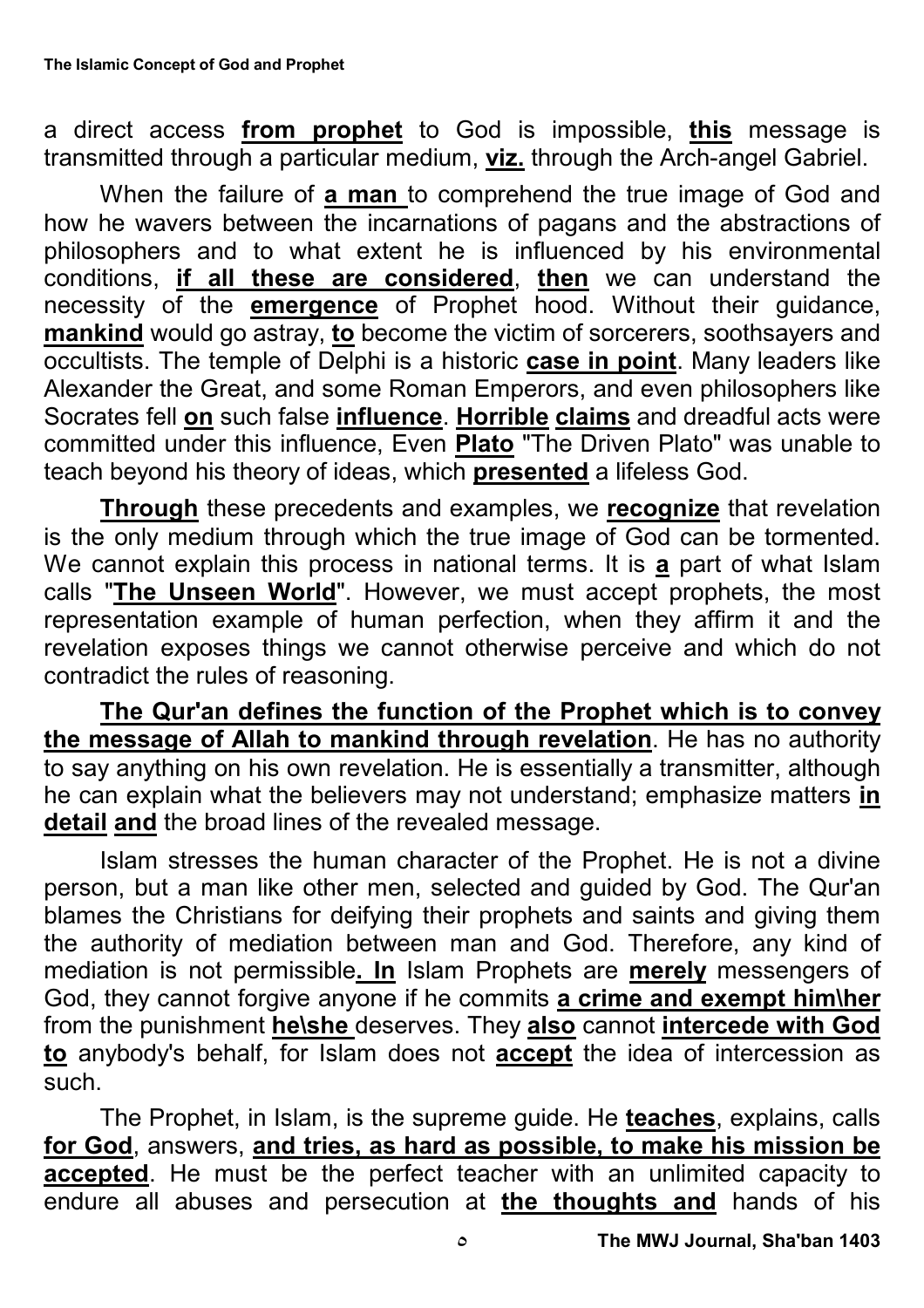opponents. He also does not claim anything for himself. **He has not a privilege. His wife**, children and his relatives have no advantage over other Muslims. **Moreover**, we find the Qur'an **warns** the Prophet's wives of a double punishment **in case they commit a sin**.

History proves that Prophets are the greatest leaders of humanity. They played their role more perfectly than any other **well-known** leaders. The three great Prophets, Moses, Christ and Muhammad surpassed all **leaders** in their leadership. A very important fact that distinguishes **a prophet from other leaders** is that the Prophet cannot use immoral methods. In Prophets, greatness is associated with good manners, mercy and justice.

## **Implications**

Now, what ate the effects of the conception of God and the Prophet? A Muslim imbued with this conception wills this conception will have profound belief that he has not been created at random or without o purpose. He believes that God had entrusted with a saw red mission, and the Almighty, Just, and Compassionate God had sent Prophets to show by there example and manners the right path to salvation. By following the guidance provided by the Prophets, he will receive his reward from God on the Day of Judgment.

The Muslim experiences peace of soul and harmony with the whole universe, all its components, the sun, the moon, the planets, the Heavens, the earth, the day and the night, etc... If St. Francis of Assisi spoke by virtue of his extraordinary purity of character and clairvoyance to birds, the fire and the sun addressing them as sisters, the Qur'an teaches the old man Muslim that all creature are like human beings It stales that there is not an animal (that lives) on earth nor a being that flies on its wings, but. Communities like you. (6:38).

The seven heavens and the earth, and all being therein declare His glory, there is not a tiling but celebrate. His praise (27:44)

This sense of brotherhood with all beings and elements of the universe based on objective principles make the true Muslim very careful in treating these elements. For example be must not waste water in washing "even if he was on the shore of s flowing river" he must not dire need, and must not use a pigeon or other living birds in sport as targets to shoot at. When a Muslim is slaughtering an animal, he must lessen its pain as much as possible.

The certain belief in an eternal life after death, beyond all that could be attained in this life, creates a feeling of expectation, and eliminates the sense of frustration caused not only by achievement and success. As long material objectives and desires could be achieved one after another sometimes a